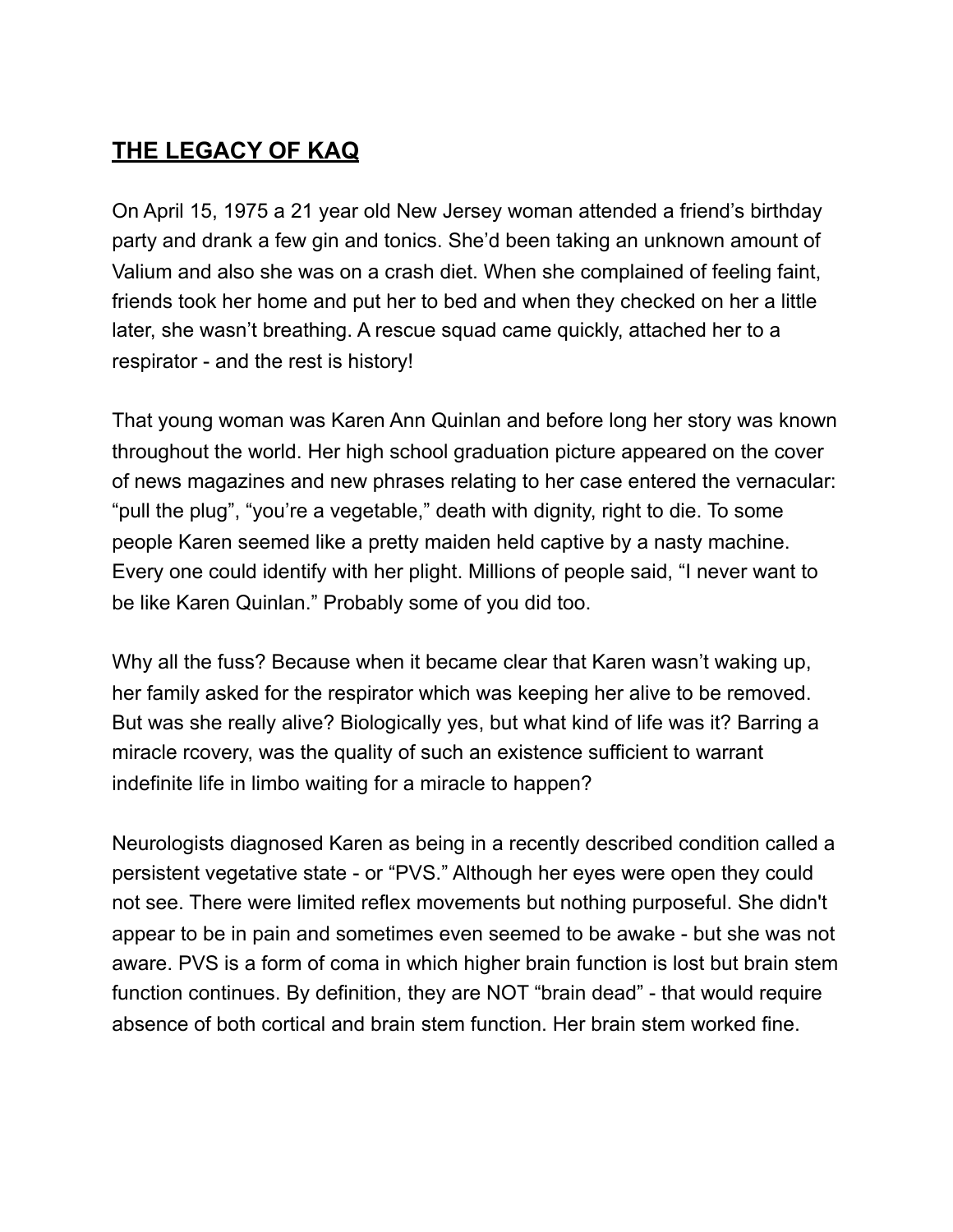At any given time there may be thousands of people in PVS - usually as a result of brain trauma, stroke or oxygen deprivation such as from drowning (some estimates go as high as 30,000.) Depending on the patient's age and the cause of the injury, some people recover after a few weeks or months while others can linger for years - the world record is more than 30 years. The longest of one of my patients was 19 years. He had been in a motor cycle accident and his mother sat beside his bed, all day every day, convinced that her son knew she was there. However, not a single doctor, nurse or caregiver could detect any sign of awareness or responsiveness on his part. Nevertheless, everyone respected a mother's determination to hold on while praying for a miracle to happen. And, of course, she wasn't paying the bills - an insurance company was.

Because there are several variants of coma (e.g. minimally conscious state, locked-in syndrome) it may be difficult to distinguish between them and in recent years supersensitive brain scans sometimes have shown small islands of partially functioning cerebral cortex in patients with PVS. Despite this, for the vast majority of prolonged comas, the prognosis is dismal. Occasionally one reads of a miraculous late recovery, but the longer that coma lasts, the less likely any possibility of meaningful improvement. And if PVS lasts for more than a year, the odds of recovery are thousands to one.

Although Karen Quinlan's doctors were sympathetic, they were afraid of being sued. As they understood it, to deliberately cause death, even by inaction, was against the law. Some doctors argued that their job was to save lives, not end them. So the Quinlan family went to court and on March 31 1976 (just 40 years and two days ago!), New Jersey's Supreme Court ruled that it would be permissible for her parents to have the life-sustaining machine removed so long as qualified doctors testified that there was no reasonable likelihood of her returning to a sapient (thinking) condition. In that case, death would not be considered to be a deliberate act of homicide, but allowing death to come naturally - and there would be no liability for anyone involved. But when the respirator was removed after more than a year, to everyone's surprise Karen did not die but began to breathe on her own - and she lived on in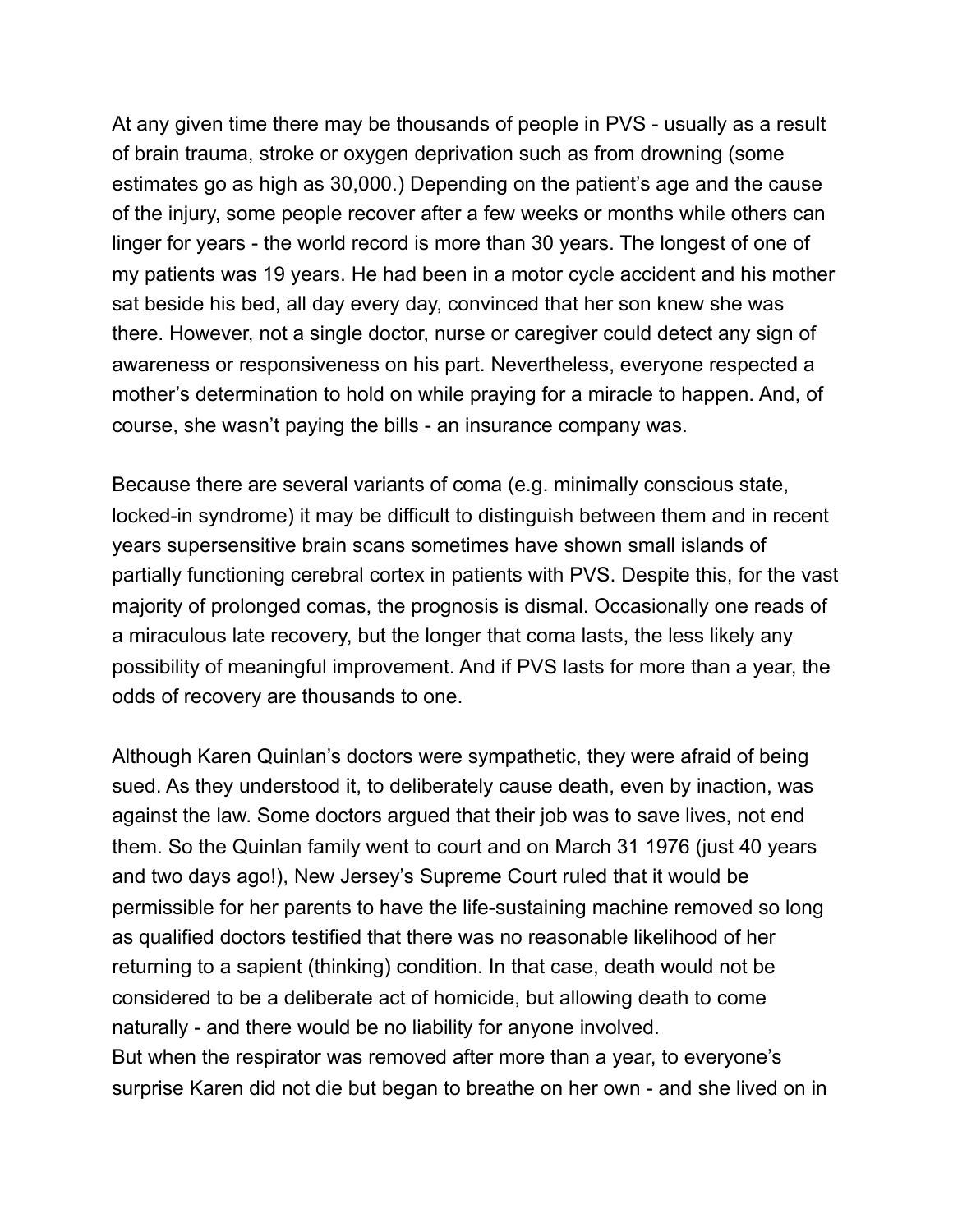a nursing home for another nine years, fed through a tube and never waking up, until in 1985 at age 31, she died of pneumonia.

The Quinlan decision is often called a legal landmark. It was the first so-called "right-to-die" case and it established that an adult patient can refuse medical treatment even if by so doing death may result. Moreover, it ruled that others can exercise the patient's known wishes or lacking that, act in their best interests. The Quinlan decision would be followed by many more judicial decisions which explored other circumstances when life-preserving treatment could be stopped or not started. Some of the most problematic cases were when artificial tube feeding was involved because providing nutrition seemed to have symbolic meaning - not to feed suggested not caring, starving a person to death, causing suffering. In some cases the rhetoric got pretty gruesome. Nevertheless, most caregivers of such patients contend that during the final stages, these patients seem to be comfortable. Incidentally, regarding the matter of providing food and fluids, case law in New York State requires a higher standard of evidence than elsewhere (see Mary O'Connor v. Westchester, 1988.) So if you don't want IVs and tubes at the end of life, you better specify it in writing.

Most people agree that a patient's own choice about what should or should not be done to them should be honored. If they've never made their wishes known and no longer can choose for themselves, someone close to them can act in their best interest. The proxy, family or friend or court appointed guardian, should not decide what they would want for themselves but should ask what if, miraculously, the patient could momentarily awaken and speak - What would they want? I wonder how many people would choose many years of life in limbo with infinitesimal odds of returning to any semblance of normality. Would you?

Among the innovations to guide decision-making that emerged over the past four decades has been the introduction of living wills/advance directives. Another byproduct of the Quinlan decision was that in similar cases of patients in PVS, the decision making process must be supervised by a multi-disciplinary ethics committee. As it has evolved since, such a committee's role is not to make the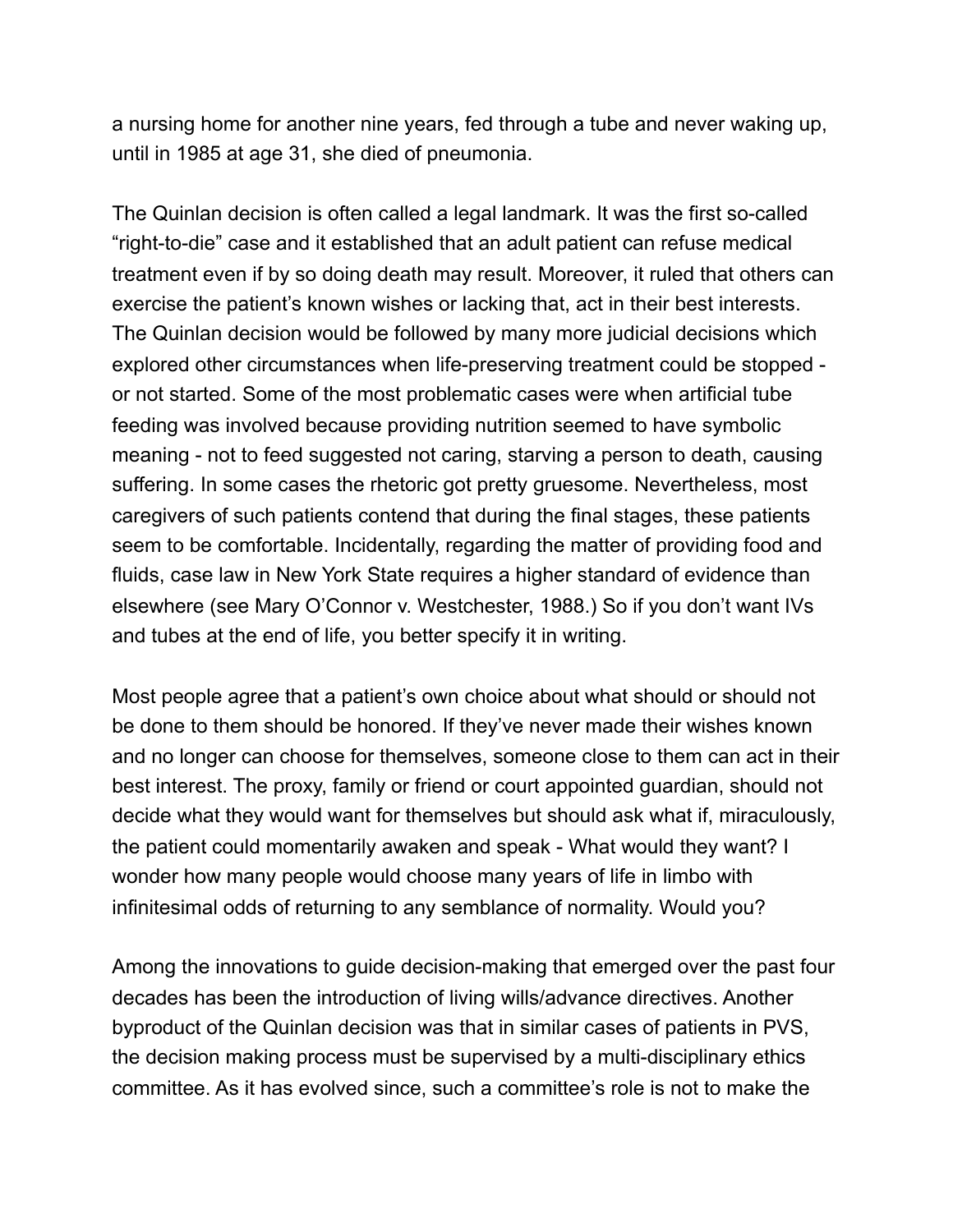final decision but to consult and confirm that everything has been done to respect the patient's own wish or, lacking knowledge of that, what would be in their best interest. Nevertheless, although in certain circumstances removing life-support might be legal, many people have asked, and continue to ask, whether it is "right" in a moral sense?

During the 1980s I began to wonder about how these legal and ethical matters effected my own practice? When I was elected governor of New Jersey's internal medicine organization (NJ-ACP), I was appointed to the state's bioethics commission which developed statutes concerning such issues as brain death and advance directives and for many years I served on hospital ethics committees which consulted in difficult cases. So I've been influenced by more than my own experiences as a practitioner. We could discuss the legacy of the Quinlan decision from several perspectives, but today I'd like to focus on three distinct areas:

- 1. The evolution throughout history of the doctor-patient relationship.
- 2. How individual choice sometimes conflicts with religious obligations.
- 3. Current options concerning end-of-life decision-making.

Let's begin by considering how medical decisions were made before the Quinlan decision of 40 years ago - not only in unusual cases, but also in mundane situations.

# 1. THE PATERNALISTIC TRADITION:

Everyone has heard of Hippocrates, the so-called Father of Medicine, who lived more than 2,000 years ago on the Greek island of Cos. And everyone knows of the oath that he supposedly wrote which, in effect, has served as the physician's moral compass. Although the Hippocratic Oath is often cited, few have read it including most doctors; or at least not since they may have recited it in unison at medical school graduation.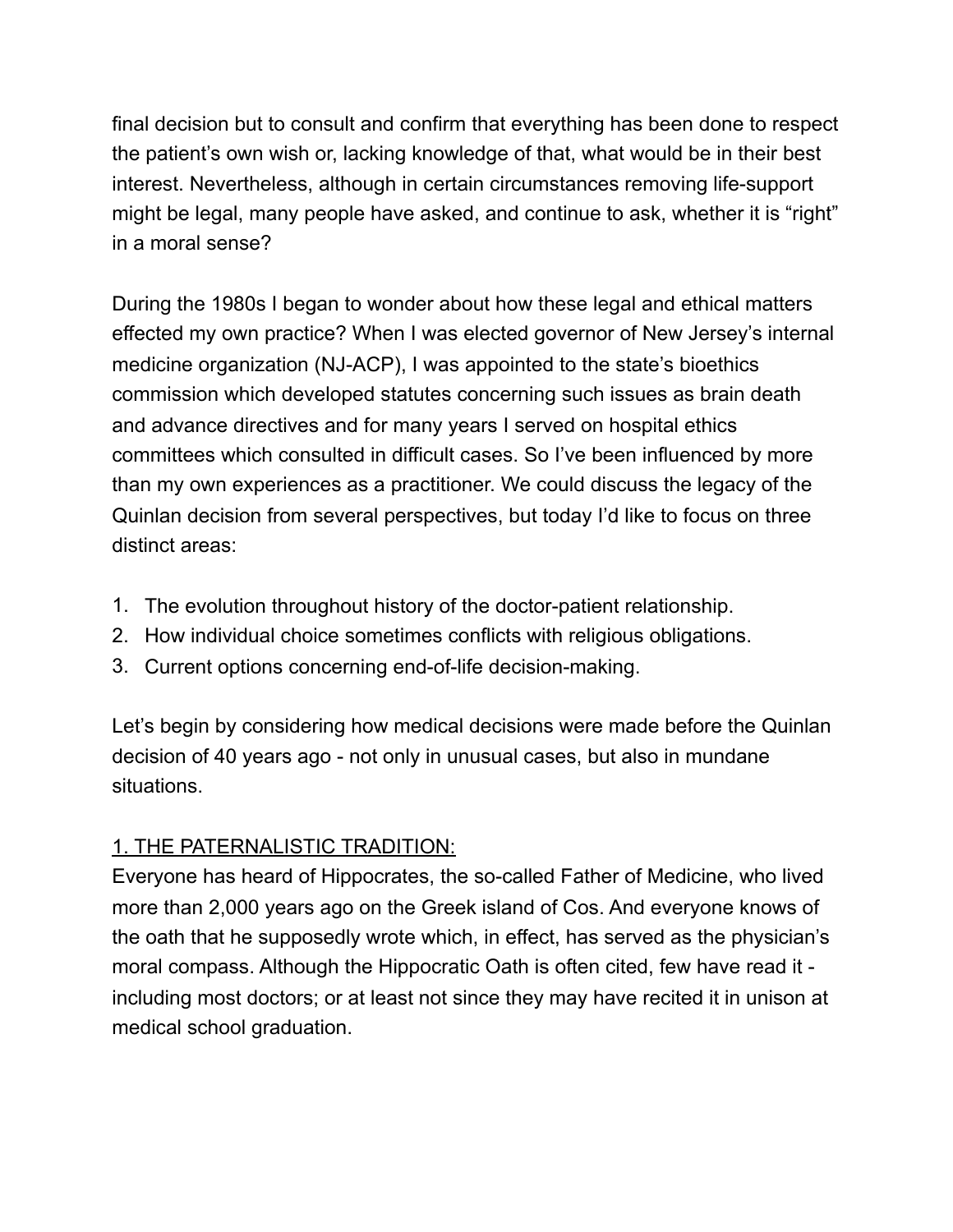In the Hippocratic Oath, the doctor publicly vows or professes (thus the word "professional") to do what in his own judgement will benefit the patient. He pledges to do no harm - and specifically, will do nothing that might hasten death. The Oathj says that patients should follow doctors "orders." Indeed, the appropriate decision maker is the physician. It was believed that patients are not up to the task and should be treated like children by a benevolent father. The word used to describe that is "paternalism." It's based on the notion that doctor knows best and should be obeyed. Let me read what several famous doctors had to say about the doctor- patient relationship:

1803: Benjamin Rush in a speech to medical students in Philadelphia: "The sources of vexation to a physician arise from the ignorance of mankind of the nature of medicine….Yield to them {patients] in matters of little consequence, but maintain an inflexible authority over them in matters that are essential to life."

1843: The AMA'S First Code of Ethics: Doctors should "unite tenderness with firmness and condescension with authority [so as to inspire the minds of their patients] with gratitude, respect and confidence. The obedience of the patient to the prescriptions of his physician should be prompt and implicit…He should never permit his [the patients] crude opinions…influence his (the doctors) attention to them."

1868: Oliver Wendell Holmes, Sr: "Your patient has no more right to all the truth you know than he has to all the medicine in your saddlebags….He should get only just so much as is good for him."

1889: William Osler: "In matters medical the ordinary citizen of today has not one whit more sense than the old Romans, whom Lucian scourged for a credulity which made them fall easy victims to the quacks of the time…Deal gently then with this deliciously credulous old human nature in which we work, and restrain your indignation." (Patients are a burden)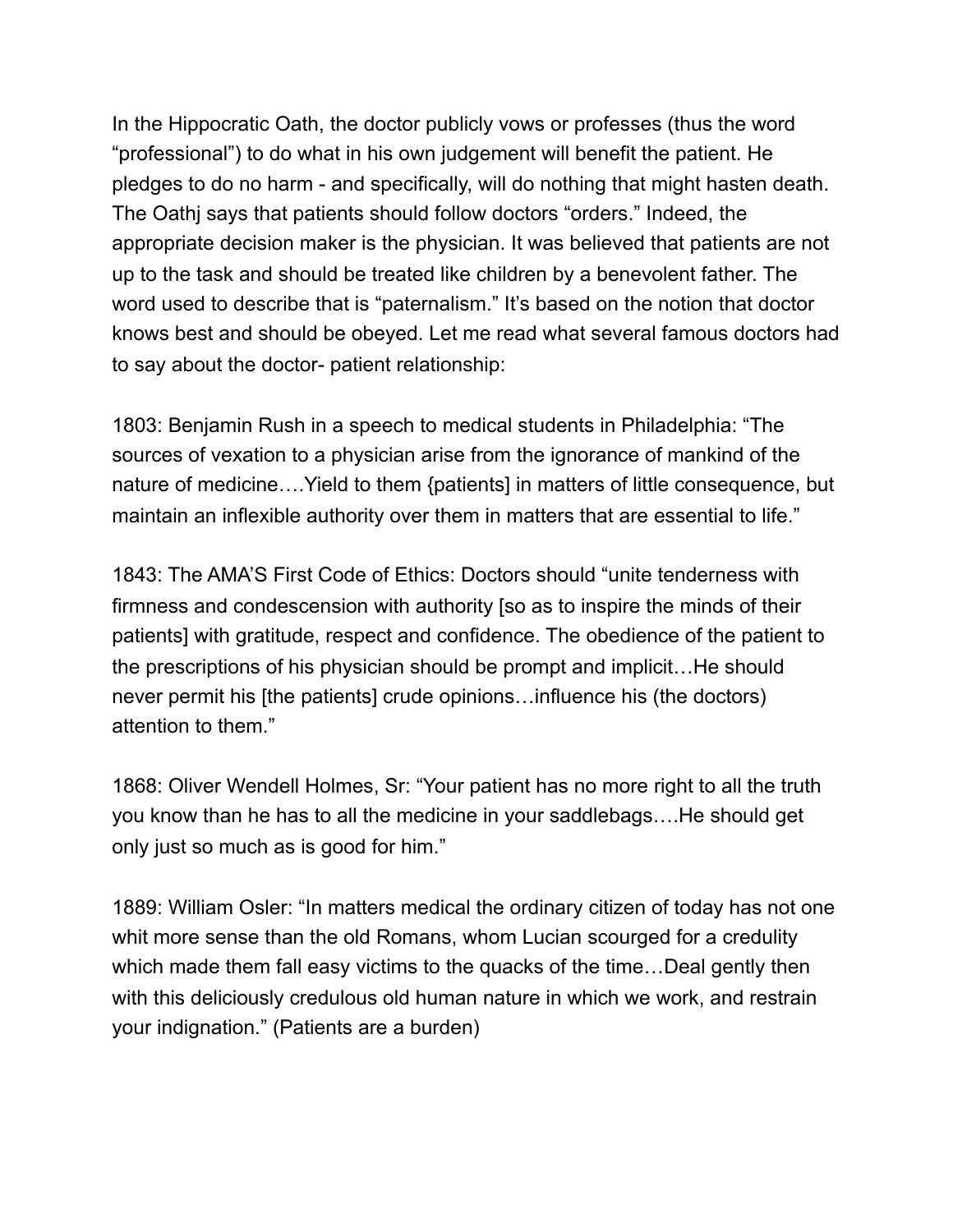1914: U.S. Supreme Court (in *Scholoendorff v. Society of New York Hospital*): "Every human being of adult years and sound mind has a right to determine what shall be done with his own body… a surgeon who performs an operation without his patient's consent commits an assault for which he is liable in damages." (Doctrine of informed consent)

1954: Dr. Francis Moore re kidney transplants: "Under no circumstances should the final decision be left in the hands of the patient; he has not the education, the background, the dispassionate view necessary to make the decision in his own self-interest.

However, since the Quinlan decision of forty years ago, the tradition of medical paternalism has taken a beating and these days the word often is used as a pejorative. The Quinlan decision changed doctor-patient dynamics and, as a result, the Age of Paternalism morphed into the Age of Autonomy. I'll briefly mention five seminal court decisions that effected this evolution .

1976: KAREN QUINLAN: Based on a Constitutional Right to Privacy (recognized in *Griswold v. Connecticut* in 1965 and *Roe v. Wade* in 1983), patients (or their surrogates) have the right to refuse life-sustaining treatment even if such refusal might lead to death. Adult patients can balance their personal beliefs with conventional medical wisdom and if they fear losing the ability to express themselves, can leave advance directives about their wishes or have legitimate surrogates act in their behalf.

1985: CLAIRE CONROY: Another New Jersey Supreme Court decision involved a terminally ill minimally responsive 84 year old with no family or advance directive. It was the first case to address artificial feeding for life support. The court ruled that a feeding tube is morally neutral - what matters is not the tube per se but the context in which it is used. Just as with a respirator, it can be removed or not inserted in certain defined circumstances. But in the case of nursing home residents like her, a state ombudsman should review the process in order to rule out elder abuse.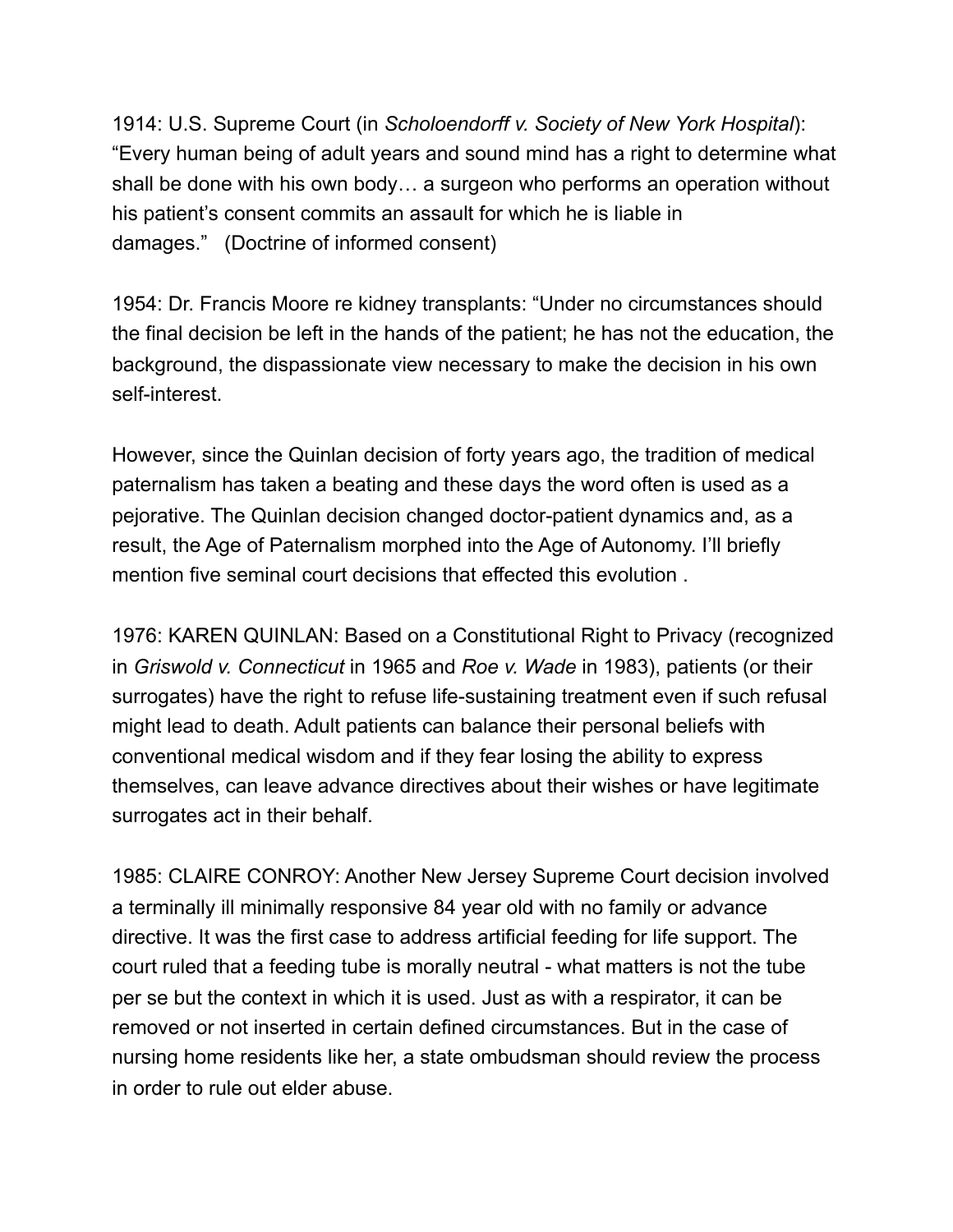1989: *LARGEY v. ROTHMAN:* New Jersey's Supreme Court *o*verturned the traditional "professional standard" that a physician need disclose only what other physicians within the same medical community would reveal in similar circumstances. Instead, they adopted the so-called "prudent patient standard" which required physicians to tell whatever a "sensible" patient needs to know in order for THEM to make an informed decision.

1990: NANCY CRUZAN: Involved a 33 year old woman in PVS for eight years after a head injury sustained in an auto accident. Missouri law required "clear and convincing" evidence (usually a written advance directive) of a patient's wishes before life-support could be discontinued. This was the first and only time that the United States Supreme Court intervened in a right-to-die case. They ruled in favor of Missouri's right to have such a law and suggested that other states ( "the laboratory of the states") should decide for themselves on such matters. Having "won" their legal battle before the USSCt, the state's district attorney (Ken Starr) decided that Nancy's verbal comment to a friend was sufficiently "clear and convincing" evidence of her wishes and permitted the tube to be removed - after ten years.

2004: TERRI SCHIAVO: A 33 year old woman in PVS for thirteen years whose parents wished to continue tube feeding despite her husband's insistence that's not what she would have wanted. They claimed that he only wanted to get her money. It took eighteen years for the the dispute to be resolved. There were fourteen court reviews over seven years and when the tube was removed, Governor Jeb Bush signed what was called "Terri's Law" which required that it be reinserted. President G.W. Bush also got involved but, In the end, Florida's Supreme Court ruled that the Terri's Law was unconstitutional that the president, and his brother the governor and the state legislature and Terri's parents had no right to override her husband's decision which seemed to best represent the patient's own preference.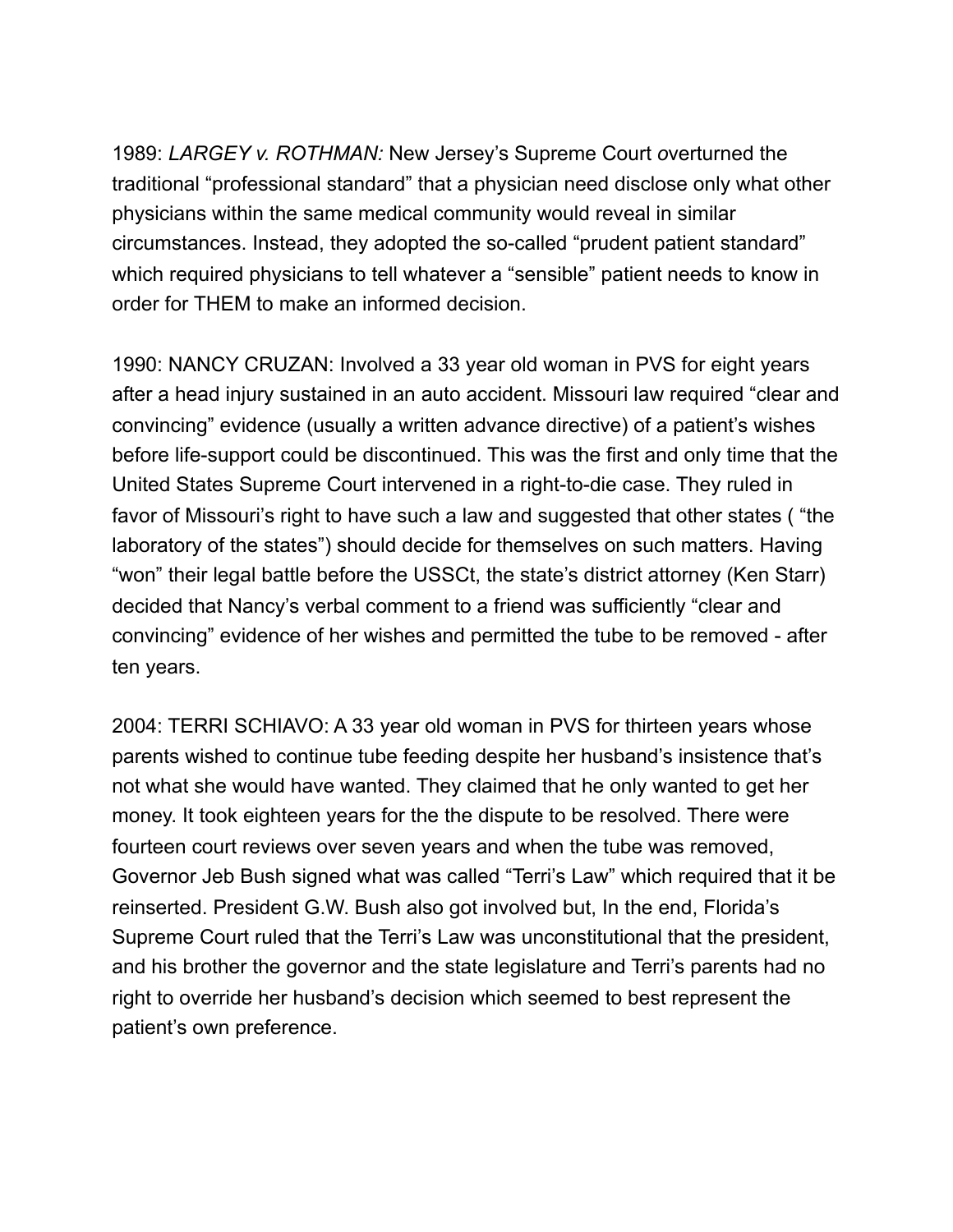So over the last four decades there's been legal recognition of a patient's right to decide for themselves and the dynamic changed from physician paternalism to patient autonomy - or at best, some degree of shared responsibility. But is that always good? Many doctors long for the good old days when decision-making was easier.

### **FUTILITY**

Some people worry that the trend to autonomy has gone too far - that doctor's have lost all authority to do what they think is best. What happens if a doctor is convinced that its terribly bad judgement to start or continue to treat aggressively when nothing useful can be achieved - when treatment not only is terribly expensive but perhaps is wasteful of limited resources. That dilemma involves what's commonly referred to as "futile" care and what to do in that case continues to be problematic.

2008: Betancourt v. Trinitas Hospital was a rare instance where such a conflict about futility was argued in an appeals court in New Jersey. Ruben Betancourt was a 73 year old man who suffered brain damage during surgery for a malignant thymoma. For months he received dialysis in an ICU even though he was thought to be in PVS. Consultants and the hospital ethics committee believed that it was inhumane to prolong the process of dying - he was already developing necrotic pressure ulcers - and they wished to discontinue dialysis and write a DNR order - the time hospital costs were approaching \$2 million. But the patient's daughter wasn't ready to stop. She insisted that he was aware and wished to keep going. Also, at issue was a possible malpractice case since brain damage had occurred during surgery. A lower court ruled that she was an appropriate surrogate for her father and the case went to an appeals court. In the meantime, Mr. Betancourt died - still in the ICU and on dialysis - but the case continued because it might set a legal precedent for similar cases in the future. Well it didn't. The court waffled and said that because the patient had already died, the case was moot. Why argue about how to treat a dead man? They agreed that profound societal issues were involved, but that these should not be decided in courts but by legislatures which better reflect the voice of the people.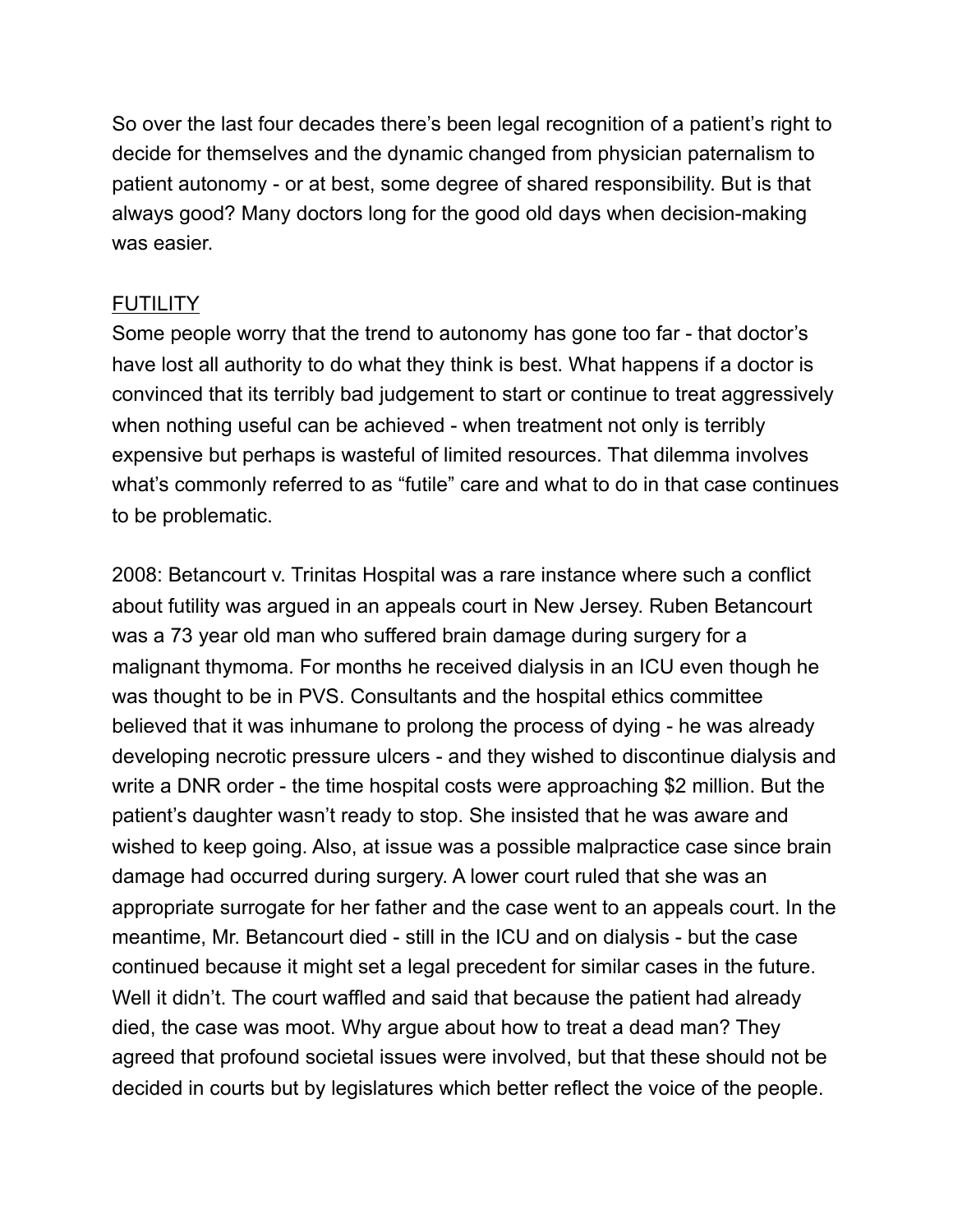Needless to say, that hasn't happened. In fact, only one state has ever passed legislation regarding medical futility and that was Texas. A law was signed in 1999 by then governor George W. Bush that gave the last word to a hospital ethics committee which in unusual cases could override a patient or family's wishes. Apparently that authority has been used only a few dozen times in the ensuing nearly twenty years.

#### 2. RELIGION:

Some people criticize this country's approach as being overly concerned with rights and insufficiently responsive to moral or religious issues. In other words, what's right might not always be correct. Karen Quinlan's family were devout Catholics and their choice was approved by their own priest, but the Catholic position on end-of-life care has been rather ambiguous. The Quinlan decision came just three years after Roe v. Wade so there was some symmetry between when life begins and when it ends. Just as with abortion decisions concerning the sanctity of life at its beginning, didn't the same principles apply at the very end of life? In an encyclical issued in 1957, Pope Pius XII distinguished between ordinary and extraordinary medical treatment so in a case like Karen's some Catholics argued whether the respirator was ordinary or extraordinary - again, what's ordinary in one circumstance might be considered extraordinary in another. The respirator itself is morally neutral. If context matters, so does intent. For example it is legally permissible to give a large dose of a narcotic in order to relieve pain even if an unintended consequence might be suppressed respiration and death. That's called the principle of "double effect." But who'd to say what the doctor really was thinking? How can we know whether covertly he or she wished to hurry things along?

JEHOVAH'S WITNESSES - Many years ago, I think during the 1970s, a challenging case played out at my hospital in NJ - Pascack Valley. A woman in her 20s who already had two young children had Cooley's Anemia, a hereditary condition for which there is no treatment other than blood transfusions. But she was a Jehovah's Witness and fundamental to her religion is that blood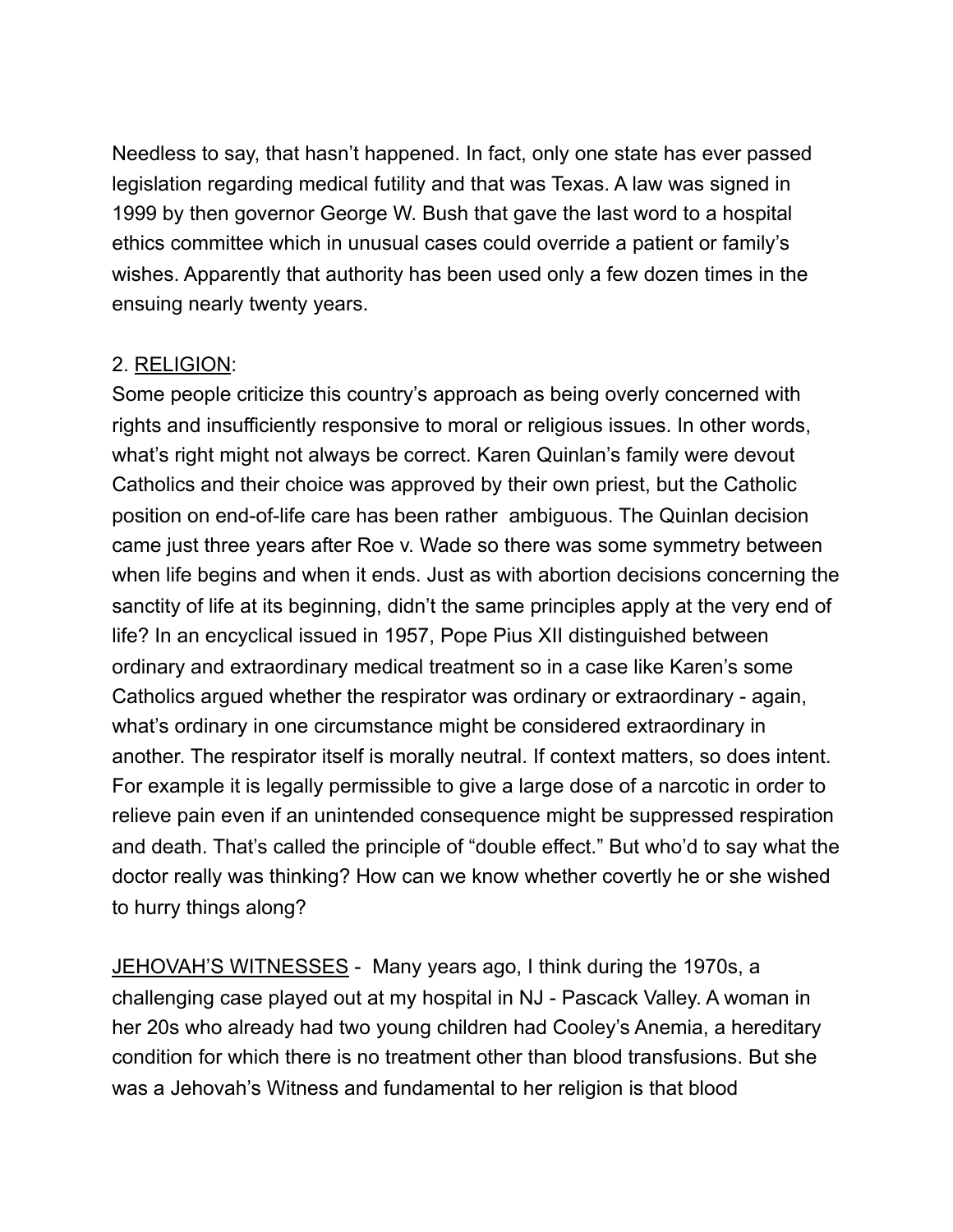transfusions can never be administered. Her hemoglobin had fallen to 2 which is incompatible with life, but she was being treated at Good Samaritan in Spring Valley where they insisted on transfusing her. Her husband arranged for her to be transferred to my hospital which has no religious affiliation. She was treated there by a well-respected hematologist who agreed to respect her choice which was endorsed both by her husband and her mother. When she died a front-page headline in the Bergen Record reported that her children were told "Momma's Gone to Heaven." But court decisions in Jehovah's Witness cases tend to be inconsistent - some courts will override a patient's autonomy if their avoidable death would adversely effect others - especially young children. In this instance since the husband and parents were able and willing to care for the kids, the woman's choice to enter heaven only with her own blood was honored.

### JEWISH PERSPECTIVES:

What about Jewish perspectives? Everyone knows that there are wide divisions among Jews on religious and social issues and sometimes this effects medical matters. A recent Pew Research Center survey of more than 5,000 Israeli citizens found that of the 40% who identify as being secular, about 90% think that democratic principles should prevail over traditional religious law while about 90% of the roughly 20% who are orthodox or ultra-orthodox believe that religious law should predominate. The legal system reflects this division with both elements of orthodox interpretation of Jewish law - what's called halacha - as well as American-style law. Sometimes the hybrid creates conflict so lets consider some examples.

You might be surprised to know that attention to medical ethics from a Jewish religious perspective is fairly recent. The first modern text book on the subject was written only in 1959 - and in Ireland, no less - by then Chief Rabbi Immanuel Jakobovits. (He later went on to become the chief rabbi of England and was made a member of the House of Lords.) Before his book, any resolution of medical dilemmas could only be inferred by extrapolating from ancient Talmudic discussions.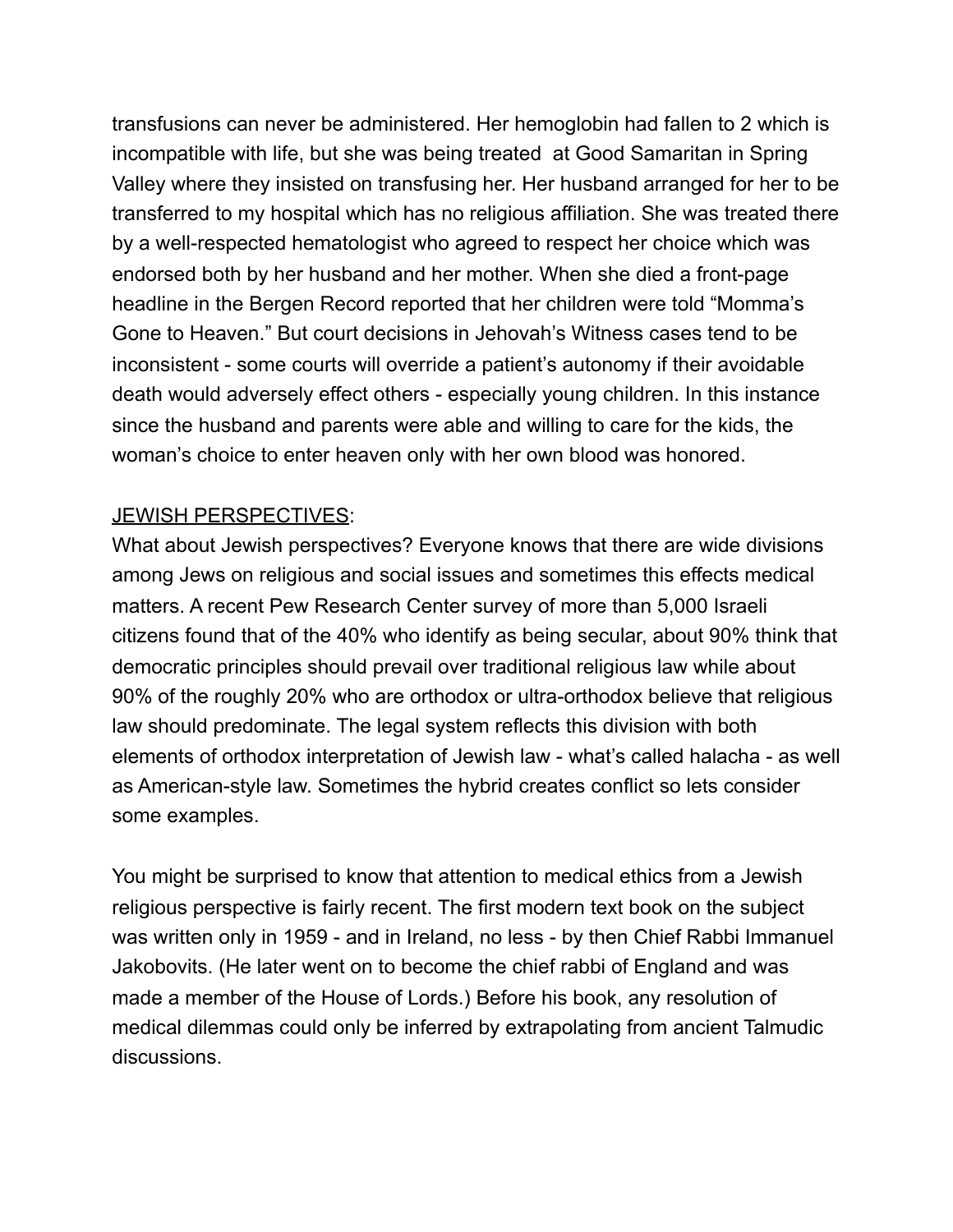Traditional Jewish religious thinking is extremely pro-life. Quality of life is not a concern - life itself is, regardless of its quality or how we feel as individuals may feel about it. When it comes to health, it is as if we are only tenants in our bodies and, as such, are obliged to take care of what we doesn't belong to us. God makes and God taketh away. Life itself is sacred and, with very rare exceptions, a Jew is obliged to doing everything possible to preserve life until death is imminent - that is when the so-called "goses" is in the process of dying; as it is written, when the "death rattle" can be heard. And, as we shall see, even then, nothing positive can be done to hasten the inevitable.

Naturally there are exceptions - rabbinic loopholes - and even among the orthodox who are explicitly guided by the Talmud. A well-known tale from about the year 200 CE, describes the death of the great leader Judah haNasi - known as Judah The Prince - who was the redactor of the Mishna. The old man lay dying of a natural cause and appeared to be in great pain. He was surrounded by many of his followers, all continuously praying that Rabbi Judah be allowed to live. Observing the scene was Rabbi Judah's loyal and long-time handmaiden who only wanted his suffering to stop. So what did she do? She climbed up onto the roof, saw a clay pot and hurled down into the stone courtyard. It made a loud noise and the praying rabbis were startled - and for just a moment or two, they stopped praying for life. And in that instant Rabbi Judah drew his last breath and passed away. A Talmudic example of stopping artificial life support - in this case, prayer.

Over the centuries, the story elicited much commentary, but the rabbinic consensus was that the handmaiden did the right thing. She had acted out of compassion - it seems that there is a place for quality of life after all - if only in extreme cases. In contemporary life, it remains for rabbis - not doctors or others to decide when to apply that principle. I suspect that most of us would be very uncomfortable with that. Four years after the Quinlan decision, in 1980, Ruth Trebelsi was an 84 year old diabetic woman who lived in the northern Israeli city Tiberius. She had a gangrenous leg and doctors said that unless it was amputated she would surely die. Ruth was a feisty lady, fully alert and said that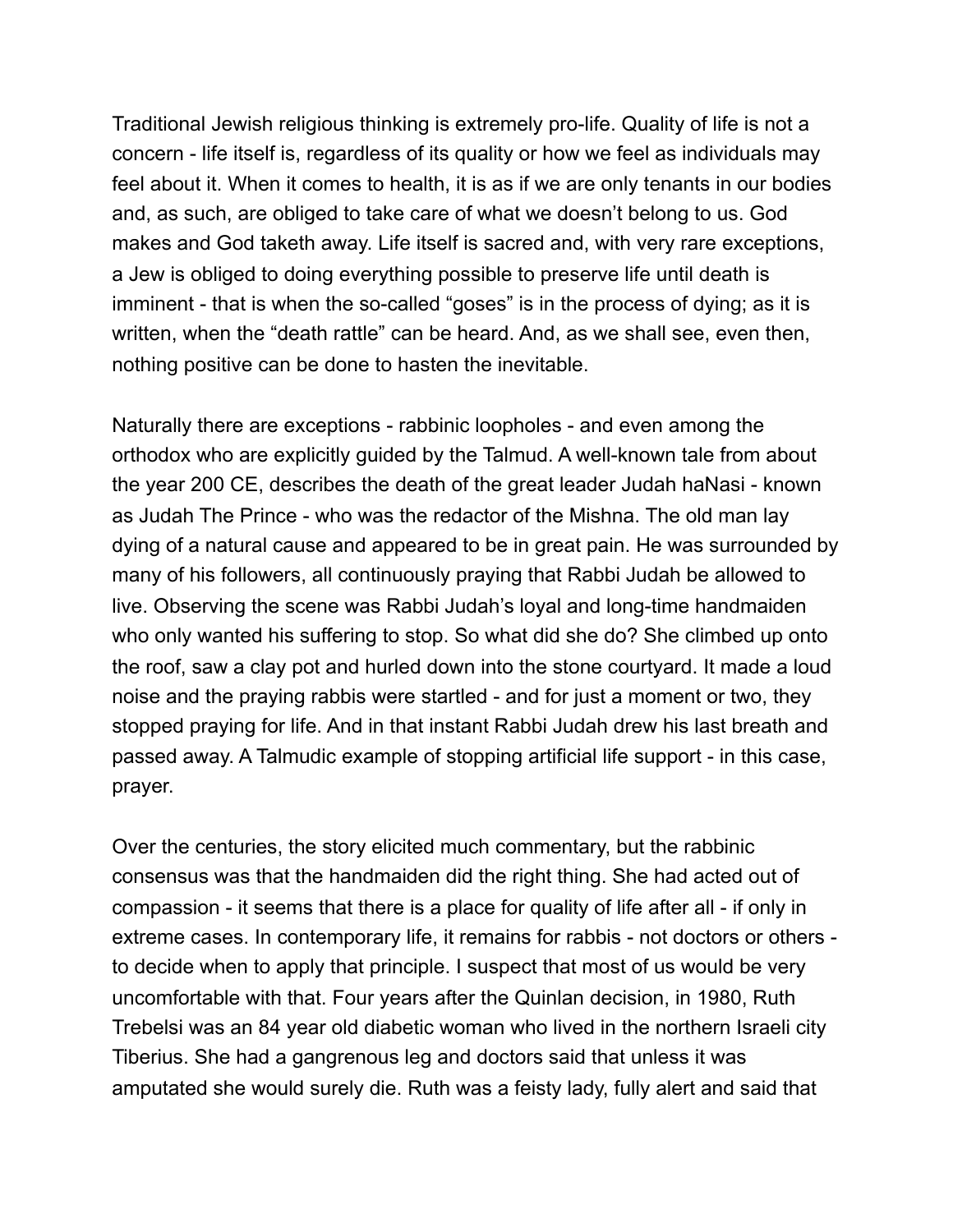she wasn't afraid of dying - but that when she arrived in heaven she wanted both legs to be intact. She and her family were religiously observant but no one could make her change her mind. Israel's chief Ashkenazic rabbi flew from Jerusalem to Tiberias in order to counsel her. He explained that as an orthodox Jew, it was her obligation to follow doctor's orders and God's command. Jewish law teaches that life has infinite value and should not be thrown away. You may not value your life but your family and your community, do. So Ruth Trebelsi gave in, the amputation was performed and she soon died of complications. And when she was buried along with her severed leg, she was praised for being a righteous woman - just like Judah HaNasi's handmaiden.

In 2005, twenty-five years after Ruth Trebelsi died, srael's Knesset passed what was called "The Terminally Ill Patient Law." For five years a multi-disciplinary committee had discussed the tension between secular and religious law and tried to iron out compromises. There was token representation on the committee from minority groups, including a single conservative rabbi and even an Arab - there were no reform representatives. But most members were orthodox Jews including the chairman Dr. Avram Steinberg, chief of pediatrics at Share Zedek Hospital and an expert on Jewish bioethics. The "Steinberg Commission" - as it was called - and wanted to balance the sanctity of life with an individual's right to choose for him or her self and sometimes this created problems.

Israel's law is complex and little understood and, literally, an example of the Devil (!) being in the details. To my mind, the most bizarre recommendation concerns dying patients who are attached to respirators. Since God forbids doing anything active to hasten death, how can you pull the plug? In fact, if the plug get pulls out by accident, it need not be plugged back in, but deliberately pulling it is forbidden. But the Commission's big compromise was even more inventive. It said that for a terminally ill patient (<6 mos) you don't have to resume once a cycle of treatment is completed - and it's easy to understand not restarting chemotherapy. But based on this principle, the Steinberg Commission suggested using the equivalent of an oven timer attached to a respirator. When it runs down its not the doctor but the machine that's at fault - the timer runs down and the deed is done.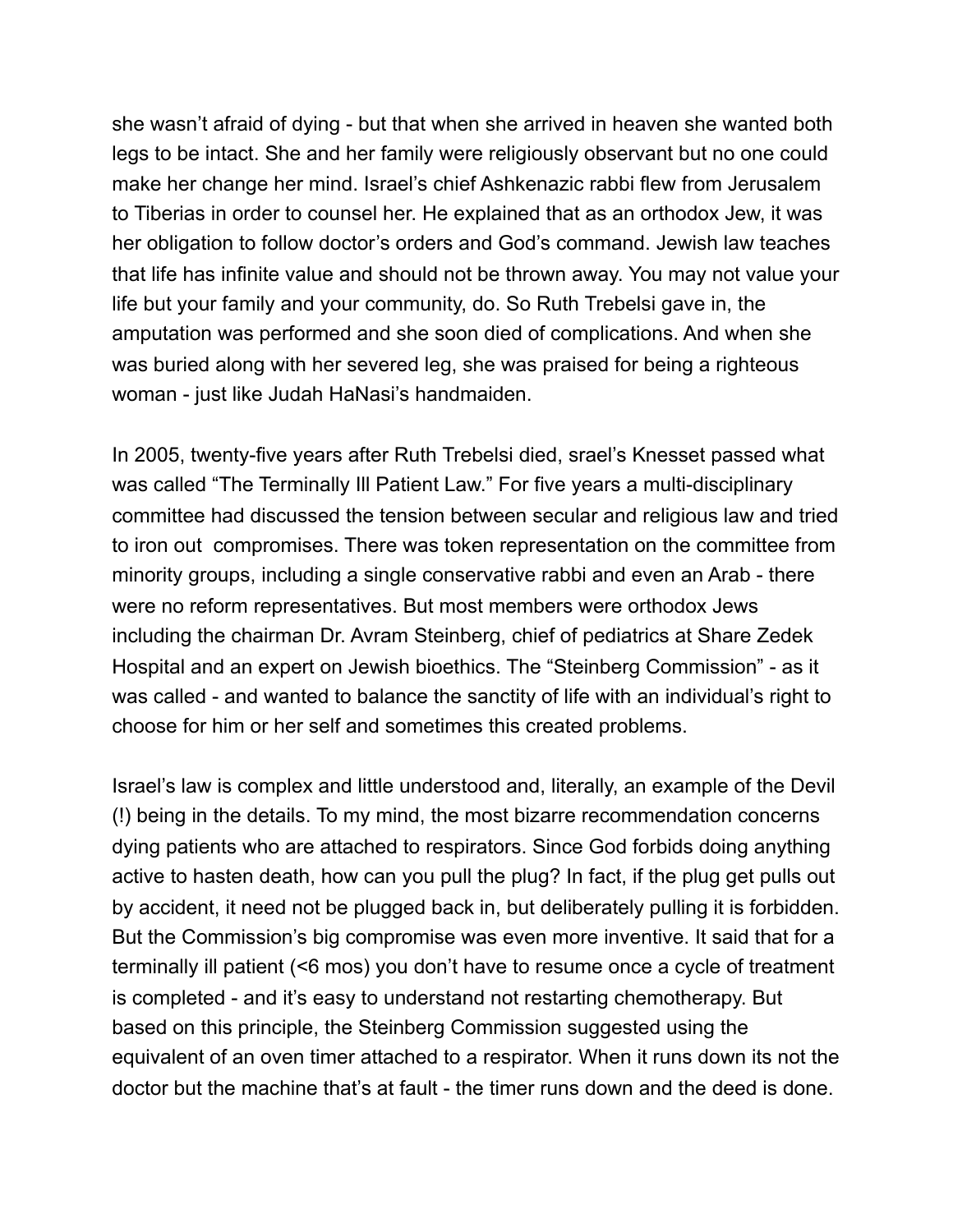Or is it? After all, remember what happened to KAQ? She lived on for nine years. To me that's a too clever way of getting around religious law - its rather like using Shabbos elevators or letting a goy turn on the lights.

In 2014 a case was heard in a Tel Aviv court which involved a man with severe ALS. He was so incapacitated that for about seven years he could communicate only by blinking his eyes - and now feared he might be losing that ability. He wished to die with dignity but technically he wasn't "terminal" enough, because he might be kept going for more than the legal threshold of six months. Israel's attorney general reviewed the case and ruled in favor of the patient's request. This time the gimmick wouldn't use the equivalent of an oven timer but merely the ventilator's rate to much lower than normal. Presumably, death would come naturally, albeit at a slow and unpredictable pace and, at the same time, the man would be given "terminal sedation" to prevent suffering from asphyxia. Was this a case of euthanasia? mercy killing? doctor-assisted suicide? Naturally, there were objections and fears of starting down a slippery slope. I've been unable to find anything on-line about what happened next but I have the sense that once the court ruled, euthanasia, or whatever you call it, was accomplished.

But wait - the issue is further complicated because sometimes miracles do happen. Recently, Hadasah Hospital reported improvement in 90% of 29 patients with ALS using a technique in which stem cells from the patient's own bone marrow are reinfected into the spinal fluid and presumably become functioning neurons. So maybe praying for a miracle is the way to go after all.

## 3. END-OF-LIFE OPTIONS

You may recall Jack Kevorkian, the euthanasia activist who was nicknamed Dr. Death. In 1999 he was convicted of second degree murder and spent eight years in prison for euthanizing people in his death mobile. That same year, a landmark ruling by the USSCt (*Vacco v. Quill*) upheld a New York state law that bans deliberate euthanasia. The Court distinguished between letting die (passive euthanasia) by withdrawing or not starting treatment and active killing.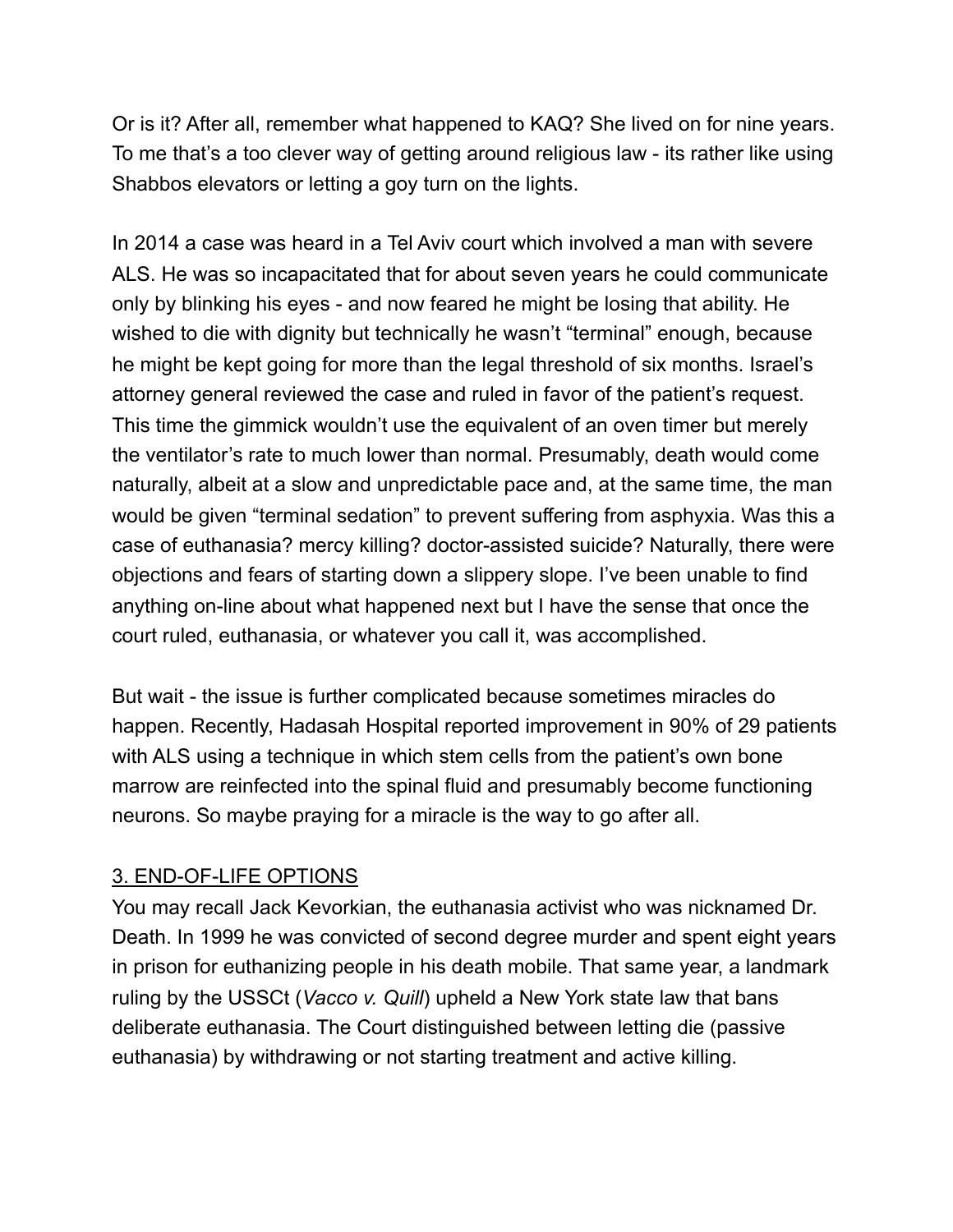How do other countries handle these matters? Although euthanasia for terminally ill patients is prohibited here, it is legal in the Netherlands, Belgium, Switzerland, Columbia and since last year in Canada. In the past year both the Netherlands and Belgium have dropped the requirement of terminal illness - and some would say its a first step down a slippery slope.

Unlike those countries where physicians can actually administer a lethal dose, five states in this country now permit physicians to write a prescription for a lethal amount of a sedative (e.g. Seconal) which a terminally ill patient can selfadminister when they judge the time to be right. What's now called "physician assisted death" has been legal in Oregon since 1987; in 2009 Montana, Washington and Vermont passed similar laws and last year so did California - so now one in six citizens lives in a state where physician aid in dying is an option. Thirty-eight states have statutory bans on the practice but several dozen states are currently considering similar permissive laws, including New Jersey where the legislature will debate the issue this year. Already, conservative elements are warning that replacing Justice Scalia with a liberal judge would guarantee that this will become the next Roe v. Wade debacle.

More than 50% of physicians approve of doctor assisted death in principle (the AMA doesn't), so do more than 70% of citizens polled and more than 80% of young people. Usually these laws require eligible adults to make two oral requests to a physician separated by a 15 day waiting period. In Oregon where the option has been available for nearly two decades, only about 1 in 6 terminally ill patients talk with their families about their wish to control the time of their death, 1 in 50 talks with their physicians about it and only 1 in 500 directly accesses the option. The usual reasons given by people who request lethal doses of sedatives are fear of losing autonomy (90%), less able to engage in enjoyable activities, loss of dignity or being a burden on others. All told, over the years, around 1,500 Oregonians received a lethal prescription and of them only about 2/3, actually took the pills and died as a result. Usually they are given 100 Seconal capsules which they have to empty and mix and usually within 5 minutes they are permanently asleep.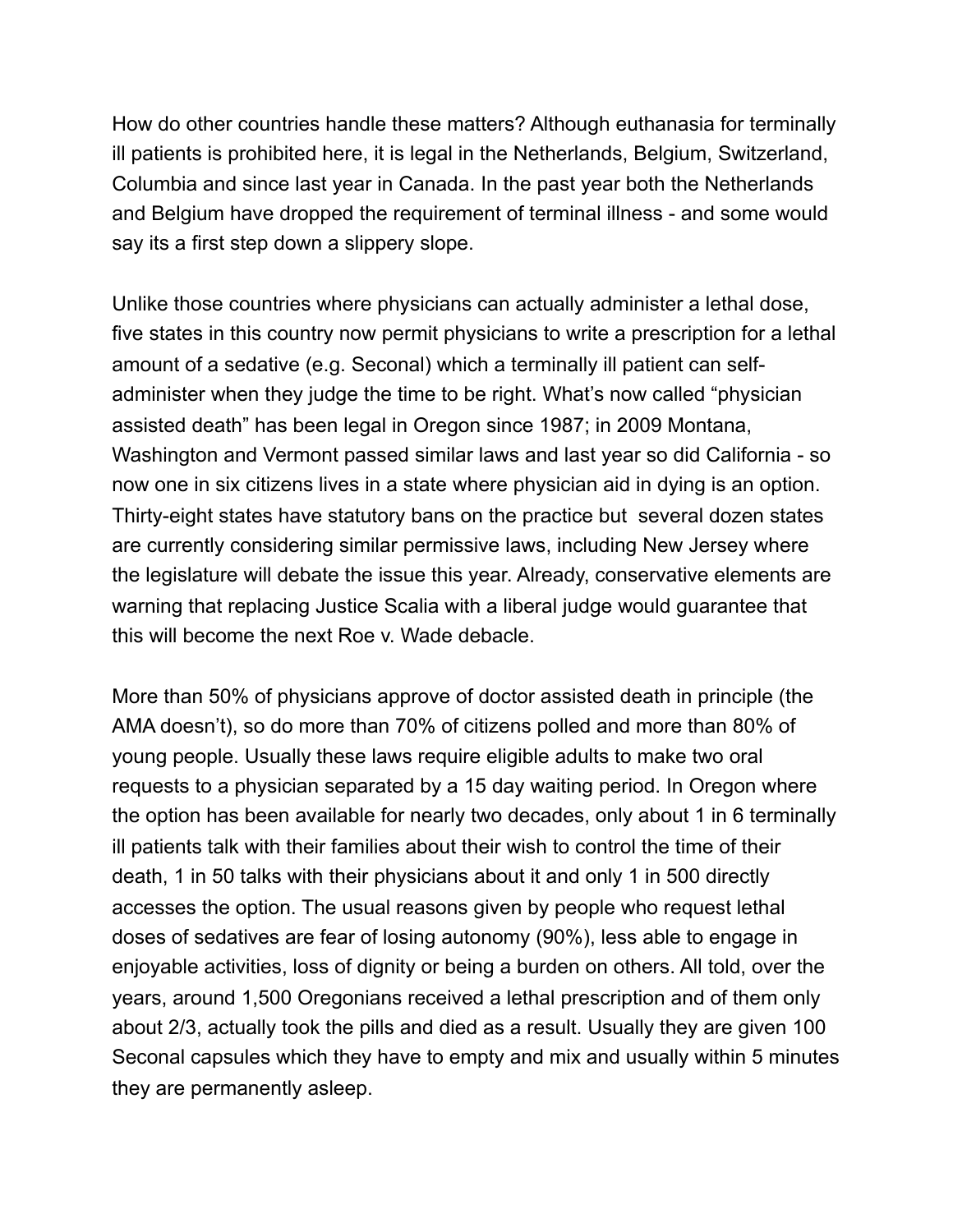#### OTHER OPTIONS

In a sense the Quinlan case was inevitable. During the 1960s and 70s there were two parallel developments. As new medical technology became widely used pacemakers, defibrillators, dialysis machines, modern respirators, organ transplants - there were new opportunities to extend life and a psychological imperative to use them. Medical machines could delay death but not prevent it altogether and increasingly, they create dilemmas about what kind of life was achieved by using them. People said, "I never want to be like KAQ." But both then and now, it was difficult to predict with any certainty who would achieve meaningful improvement and who would just linger for a long time. Many people began to ask when was enough? Are there no limits? In fact, during the past quarter century men are living about five years longer than before, women about 2.5 years longer so the current life expectancy for men is about 77 and for women 82. How much of this reflects more sophisticated technology or life style or environmental factors remains unclear.

While new life-prolonging medical treatments were proliferating, the trustworthiness of traditionally respected institutions and individuals were coming into question. The media reported various scandals - not only involving politicians but even educators and religious leaders. Nobody seemed to deserve unquestioned respect (Rodney Dangerfield) and that included doctors who usually ranked highest in public opinion polls of what profession is most trustworthy.

In 1973 in Roe v. Wade the U.S. Supreme Court ruled that a woman has a constitutionally protected right-of-privacy concerning abortion and, three years later, the Quinlan decision assured the same legal right to choose at the end of life. Just a few months after the Quinlan decision, California was the first state to enact a Natural Death Law which established the legality of so-called "Living Wills." In order to make sure that one's choice is clear and convincing, it is best to write it down. Within fifteen years, every state had similar laws concerning the preferred term Advance Directives. New York State recognizes two complementary documents - 1. a LW which indicates an individual's personal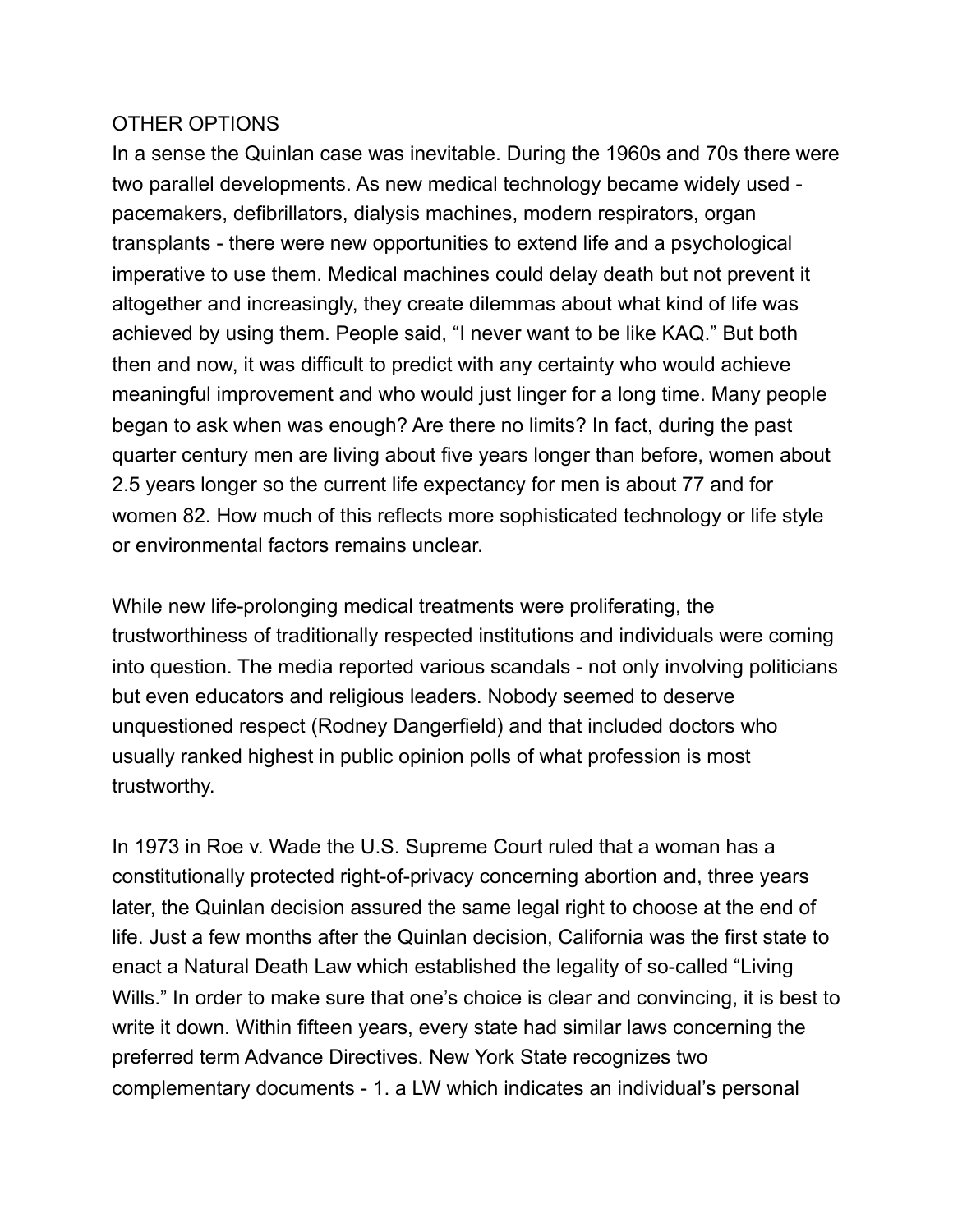wishes and 2. a Health Care Proxy which identifies who should act in a patient's behalf, even if their wishes in a specific situation are unknown.

A more recent development are POLST forms - which in New York are called MOLST forms. Unlike advance directives, these are legal doctor's orders, signed both by a terminally ill patient and their physician. They require thorough discussion regarding diagnosis, prognosis and treatment options and they are mobile - meaning they are applicable outside of hospitals, for example in nursing homes or even in the patient's own home. Mainly they involve DNR decisions, but they also can specify other things such as do not intubate or do not hospitalize. Some people post them on refrigerator doors. You can find the official New York State MOLST form on-line.

### **HOSPICE**

In 1967 Cicely Saunders, a doctor and former nurse at St. Christopher's Hospital in London who specialized in treating terminally ill patients, established the first hospice which had emphasized pain and symptom relief and compassionate care. In this country, the first hospice opened in 1974 and the approach was approved as a reimbursable service by Medicare in 1982. By now nearly two million people have been treated in hospice programs. There continue to be issues concerning eligibility and also certain overlaps with palliative care, but I won't dwell on that. What I'd like to conclude with is what these days is called physician assisted death.

Death can be delayed but not avoided. Every year more than 2.6 million people die in this country - and although it's difficult to get reliable statistics, by far the commonest recorded cause of is heart disease which accounts for about 20% of deaths. Trailing far behind at about 10% is Alzheimer's Disease followed closely by lung cancer, COPD and strokes and everything else is down in about the 3% range.

The US leads the world in the use of expensive technology, especially use of ICUs but what are we getting from aggressive treatment and the associated high